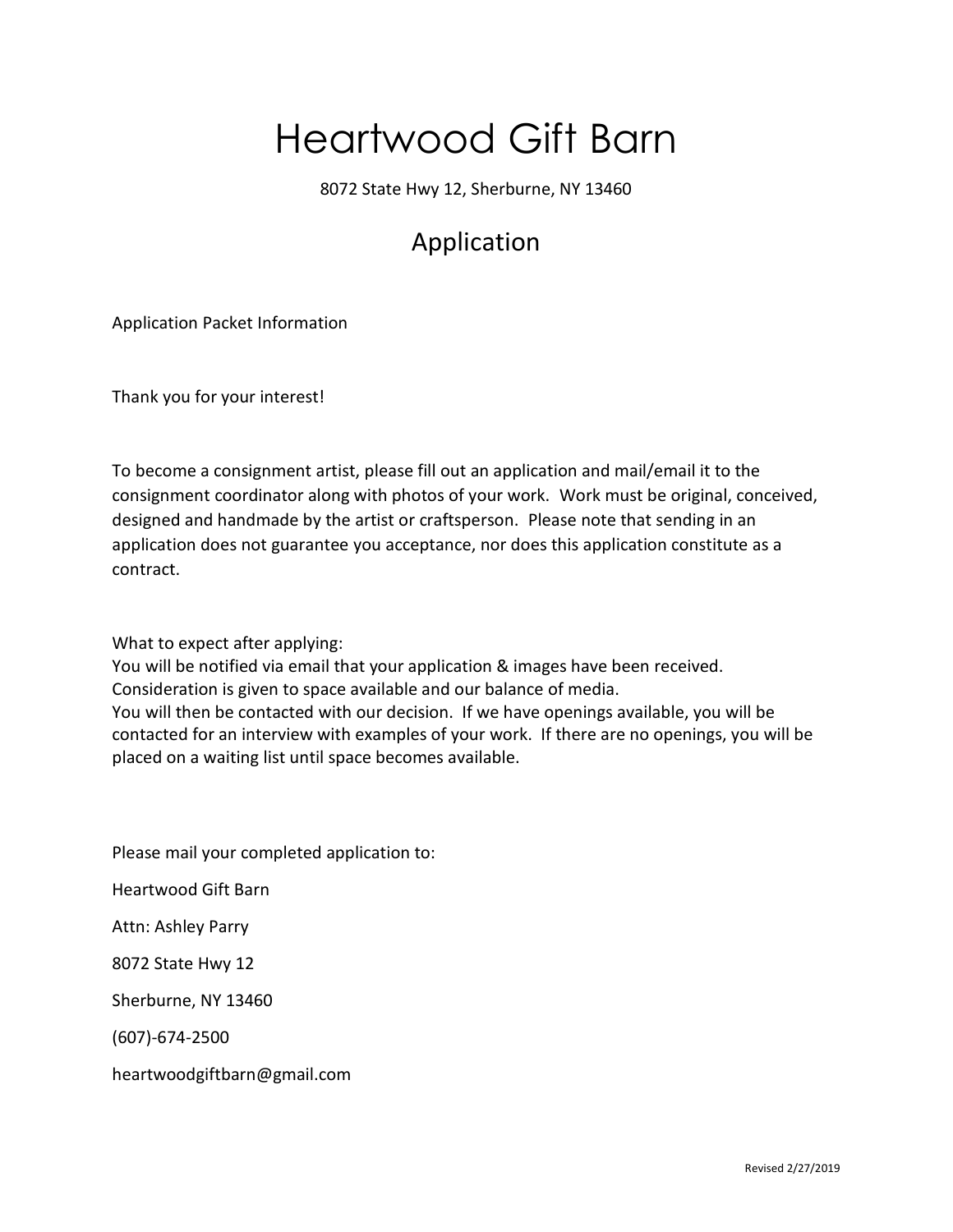# Heartwood Gift Barn

8072 State Hwy 12, Sherburne, NY 13460

Consignment Artist Application

Heartwood Gift Barn is an artisan gift shop located in Sherburne NY. We are a locally owned and operated business that makes and sells locally made items. Our Consignment Artist Program requires the following from our applicants:

- 1. Work must be original, conceived, designed and handmade by the artist or craftsperson.
- 2. Consignment terms include a 35% commission on work sold at Heartwood Gift Barn.
- 3. Work will be displayed throughout the shop at our discretion.

If you are interested in applying, please submit this application with photos of your work. You may send digital images of your work in place of sending printed photos.

| <b>Name/Business Name:</b>           |       |
|--------------------------------------|-------|
| <b>Address:</b>                      |       |
| Phone:                               |       |
| Email:                               |       |
| Website:                             |       |
| Retail price range of your work:     |       |
| Description of your artwork/product: |       |
| Signature:                           | Date: |